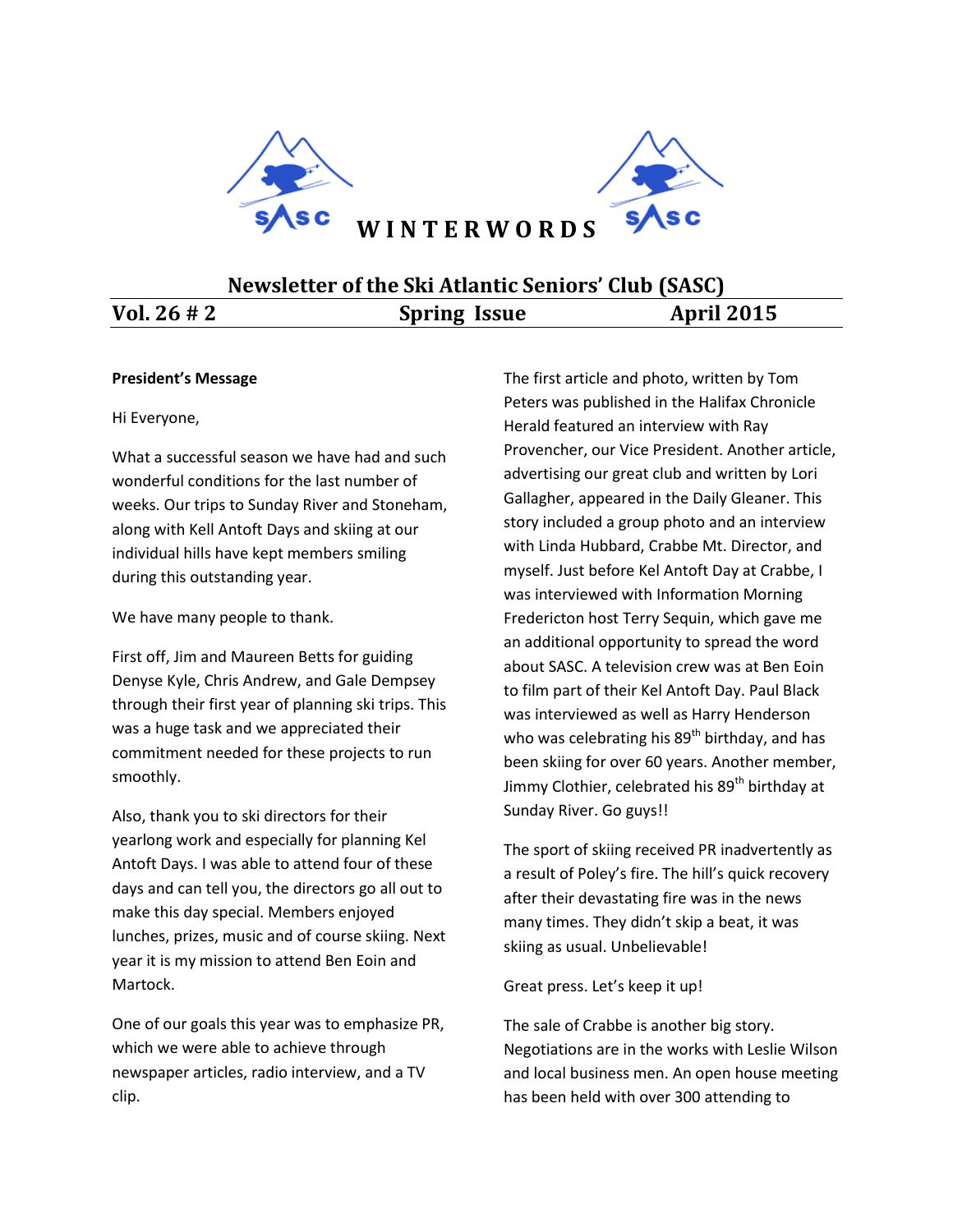discuss the situation, and to come up with a plan, short and long term. No financial details were given due to confidentiality. I will keep you informed of the progress.

A special thanks to Harold Wainwright for making the 'Wain Wrench'. The tool used for buckling boots. Harold is 85 and is still skiing at Martock.

A reminder to members that our AGM is June the 18<sup>th</sup>, in Debert Nova Scotia and our Golf Classic Tournament is in September. Organizers are looking into the location and date. A good possibility is the resort town of St. Andrews, New Brunswick. I will let you know shortly. Hope you can attend both events.

To all board members, thank you for your support and dedication to SASC. Without you it just wouldn't happen.

As our ski season winds down, I do hope SASC goals for fun, friendship and fitness met your expectations.

Have a wonderful summer!

*Judy Hawkins, SASC President* 

### **The Ski Atlantic Senior's Club promotes fun, friendship and fitness**

It was reported by Lori Gallagher in the Fredericton Gleaner recently that The Ski Atlantic Seniors' Club is proof that you're never too old to try something new. Some members have been skiing all their lives; others are returning to a sport they used to enjoy, but a few are hitting the slopes for the first time and discovering a new passion.

The club was formed in 1989 by a man named Kell Antoft, says Judy Hawkins, president of SASC. He was born in Denmark After he retired from Dalhousie University he wanted to share his love of skiing and he wanted to promote a healthy lifestyle," she says.". He was active in the club into his 80's.

The club began with a dozen members and has since grown to nearly 1,000 strong, she says, and has the participation of all eight ski hills in the Maritimes. There are 18 members on the board, which looks after the direction of the club and its policies.

The camaraderie is big part of what makes the club so great, says SASC Director of Crabbe Linda Hubbard. She also indicated that socializing is as important as anything else the club brings into the lives of its members. Members keep in touch with the club through a newsletter "Winter Words" which is available on the SASC website. Also there are two out-of-province ski trips organized by the board each year at reasonable cost. Sunday River in Maine and Stoneham in Quebec were the club's destinations this past season. There are close to 100 members of the SASC that call Crabbe their home ski hill.

Although people age 55 and more may join SASC as a social member, skiing memberships are restricted to those that are 60 years of age or older.

*The above is an excerpt from the original article that was published in the Daily Gleaner on march 15, 2015* 

*WW Editor*

### *Mountain Time*





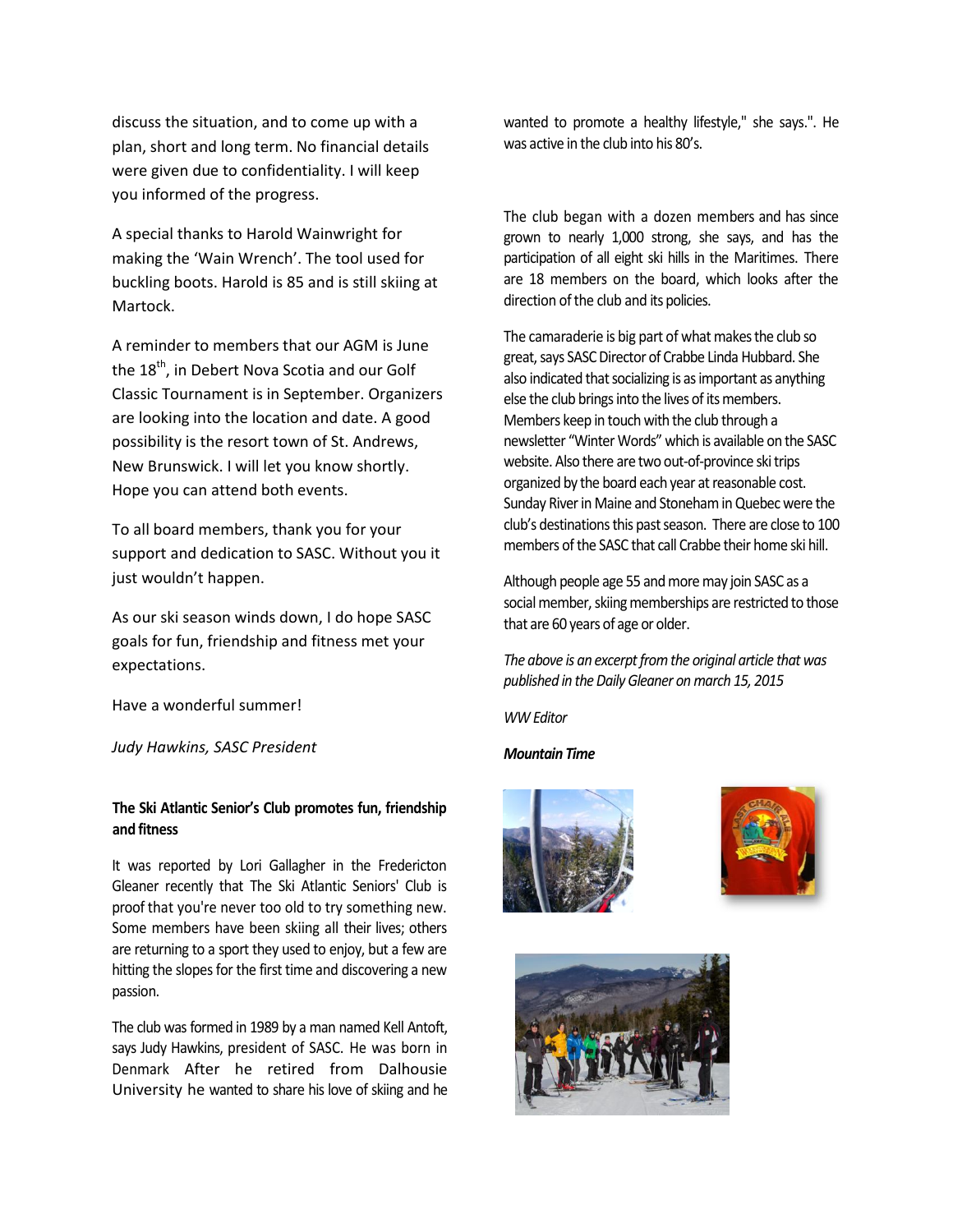# *Mountain Time Written by Tom Grantham*

Frosty skis Frosty breath Frosty slopes that we can ski

Rosy cheeks, new techniques No more workweeks Just chic boutiques

Down the trail, we all sail Left, then right, with no fear

> To the lift, it is our gift Up we go in the chair We have no great fear We are high in the air

Like a bird that can't be heard, We all glide through the air Oh my dear!

> Off the lift, it is so swift Let it snow Let it blow Let it drift We can all downshift

Down again becomes a trend Until we reach the lower end All we have to do, is ascend the next bend

> It makes old age easy to cope Instead of moping with no scope

> Until that final run, we now know That skiing is almost done.

Spring is near, skiing is done Next year will be more fun.

*Written by Tom Grantham February 2015*

# **The Life and Times of Captain James (Jimmy) Clothier**

Jimmy is one of the oldest members of the Senior Atlantic Ski Club (SASC) and a very active skier at Martock.

Jimmy was born in Burgeo Newfoundland on February 13, 1926, to a family of four children - ALL BOYS! In 1944 he emigrated from Newfoundland to Canada, sponsored by his brother, who was in the Canadian Navy at that time. Jimmy went to Halifax to work at the Dockyard.

The next year he shipped out on an Imperial Oil tanker as a deck hand. This ship was later sold in Saint John, NB and Jim transferred to an iron ore bulk carrier, the *LOUISBOURG.* After two and a half years transporting iron ore from Wabana, Newfoundland to Sydney, NS, Jim signed off and joined a general cargo carrier plying from Montreal and Saint John to South Africa, with stops at Rio de Janeiro, Holland and Narvic in Norway. When the ship finally returned to Montreal Jim was faced with a seaman's strike that was in effect at that time. He signed off and made his way to Halifax, where he elected to attend Navigation School, rather than stand picket duty with the union.

Following Navigation School in 1949 Jim joined the Foundation tug *LILLIAN,* as an able seaman. Later in the year the tug was posted to Bermuda. Jim, newly married, reluctant to move to Bermuda returned to Imperial Oil and joined a coastal tanker, servicing many Maritime ports.

In 1951 Jim sat for the 350 Ton Ticket (Home Trade) and took command of the *T I SERVICE.*  The ferry operated between Big Tancook, Little Tancook and Ironbound Islands, in Mahone Bay. At that time Jim and his family moved to Big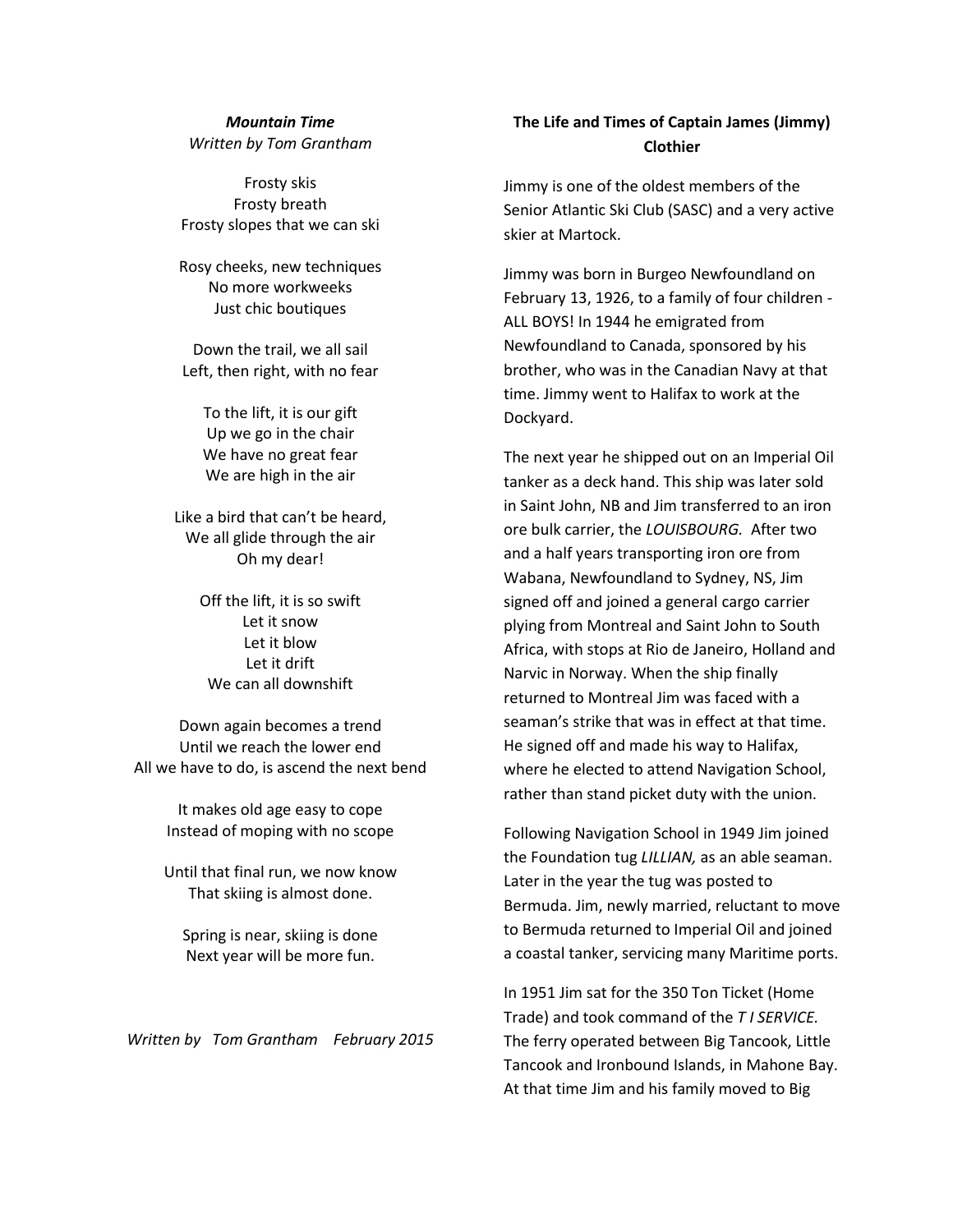Tancook Island where he and Janette raised their family of one girl and five boys. Ten years later Jim brought the new ferry *SHOREHAM* around from the A. F. Teriault Shipyard in Meteghan to Mahone Bay. She replaced the retired *T I Service* for "The Tancook Run." In 1981 the new steel hulled *WILLIAM G. ERNST*  was commissioned in Chester with Captain James Clothier as Master.

In retirement, Jim and his wife Jeanette (married 65 years) sailed together on their yacht *SAIL ON* with trips to Newfoundland and the Bahamas. Jim and Jeanette now live in Chester Basin and have 16 grandchildren and 15 great-grandchildren.

In the winter skiing is Jimmy's avocation.

### *Submitted by Gail Fraser*

### **Stoneham Ski Trip**

The Trip Committee had chosen well for the 2015 ski ventures as the SASC ski trip for March 8 – 13 had 57 members head for the ever popular ski resort at Stoneham Quebec. The trip booked up very early and the organizers ended up with a waiting list. Mother Nature graced us with beautiful weather all week. Even the driving conditions were on clear roads all the way up and back. Temperatures and snow conditions were near perfect all week. Looking up at this hill during the day is inviting enough but to see it lit up at night is all the more reason to hurry up and get the skis on and get at it. On Monday there was an after ski gathering/meet and greet so everyone could pass along their first impressions/brags about skiing the 40's/blacks. With the conditions as they were even a few of the more timid skiers tried their luck on these double blacks for the first time. Not to be forgotten was the Feu Follet with the full breakfasts a la carte and of course the three course meal at suppers. One complaint on the trip came from an individual

who jumped on the scales upon returning home and discovered they had gained four pounds after hot dogging all week. To add to this great week numerous members took in the remnants of the Quebec Winter Carnival,visited the Ice Hotel and checked out the remaining sculptures of the Carnival.

It was a pleasure to look back at this experience of meeting new members, seeing old and everyone having a safe and enjoyable week. Many thanks and high fives go out to Gale Dempsey and Chris Andrew for executing such a care-free week.

### *Submitted by Bob Webb*

#### **Ski Hill Reports**

### **Ski Wentworth**

It doesn't seem possible, but another ski season is behind us. While the snow was late coming at the start of the season, once it started coming it didn't know how to stop. As I skied the last day at Wentworth, 6 Apr 15, both the conditions and the weather were absolutely great. When I got up the next morning and looked outside there was four inches of fresh snow to be shoveled, but alas not to be skied on.

This season there were 4869 visits to Ski Wentworth by SASC members. This number is down a bit from last year and may be attributed to the late start of the season and all the storms that came mainly during the week. It seems the majority of seniors prefer the short line-ups (if any) during the week as opposed to lengthy line-ups during the weekends. This year was similar to the last two years in that the best skiing was in March and this year we had the bonus of an additional week in April.

As the ski demo days were so successful this year, we thought we would try something else as well. As many of members also enjoy cycling,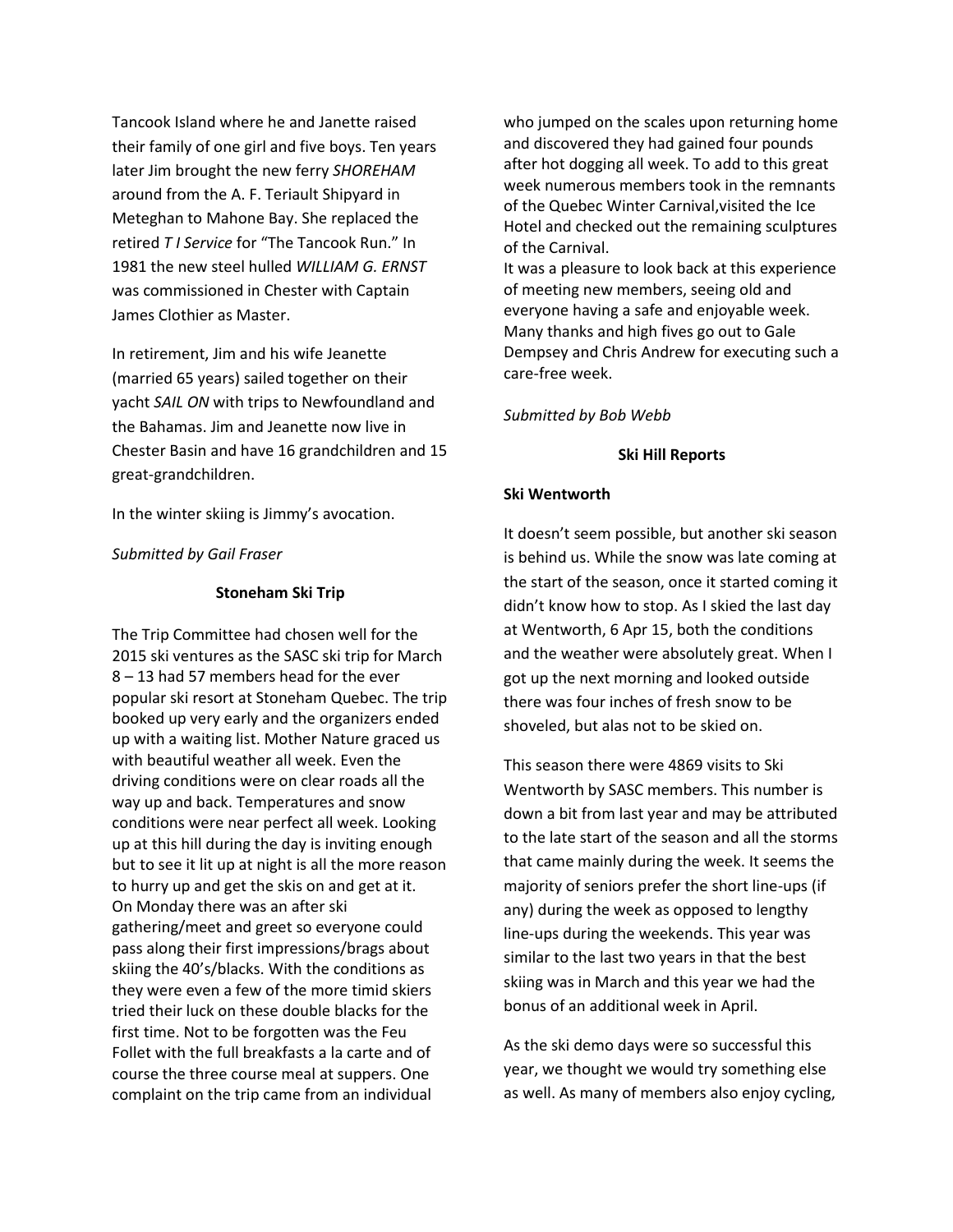we approached Hub Cycle about holding a bike seminar regarding changes in technology that make riding more comfortable for seniors. Also they will give tips about picking the bike that is right for you. They are willing to do a seminar at their Truro location and another one in Halifax at a place yet to be determined, both taking place in the month of May. There is no cost involved, but we need to know if there is interest from the membership to go forward with this event. So if you are interested in attending, please email me at [rhatkinson@eastlink](mailto:rhatkinson@eastlink) and note which location you would prefer. Depending upon the response it will be held at one location, two locations or not at all.

This is my last report as the SASC director for Ski Wentworth as my three-year term comes to a close at this year's AGM. I have enjoyed my time on the board and worked with some wonderful people with the one purpose of trying to make the SASC even better for the members. We do need someone to step forward to be the new representative for Ski Wentworth and if you might be interested please contact me to discuss what the position involves. I will be skiing there next year and am more than willing to give you some assistance, should you need it.

*Robert Atkinson, SASC, Director – Ski Wentworth* rhatkinson@eastlink.ca

### **Martock Ski Hill**

Another ski season has ended. A somewhat crazy one it was! Late start but after that all we saw was snow, snow, snow! It was great (on the hill)!! Kell Antoft Day was a huge success with the normal good food, great friends and a lot of chatter. Special thanks to

Heather and Jim for their support and donations to our special day.

As winter lingered on so did the fantastic ski conditions at Martock. The hill stayed open an extra week and skiing on Easter Sunday was as good as it gets. Martock had 1,901senior visitors this year! It will be a long time before we get a winter such as 2015. Happy summer to all and see you next year.

*Lee Brannen, SASC Director, Martock*

### **Ben Eoin Ski Hill**

Ben Eoin held their Kell Antoff Day on Wednesday, February 11<sup>th</sup>. It was a fabulous day. Lunch was served in the lounge for the 60 members who enjoyed themselves immensely. SASC received some further publicity from ATV, who interviewed Paul Black (our past president). They aired a clip of Ski Ben Eoin for the CTV program "Live at 5". During the Kell Antoff Day members of Ski Ben Eoin gave recognition to Harry Henderson, who at the age of 89, has been skiing uninterrupted for the past 63 years. A great inspiration for all SASC members.

### *Kathy Gouthro, SASC Director, Ski Ben Eoin*

For further information on the events and activities going on at Ben Eoin please consult their website:<http://www.skibeneoin.com/>

#### **Crabbe Mountain**

It has been a busy and eventful season at Crabbe. We had a slow start re snow, temperature, and hill conditions, but there have been no valid complaints in the second half of the ski season during which SASC skiers have experienced the best conditions in years.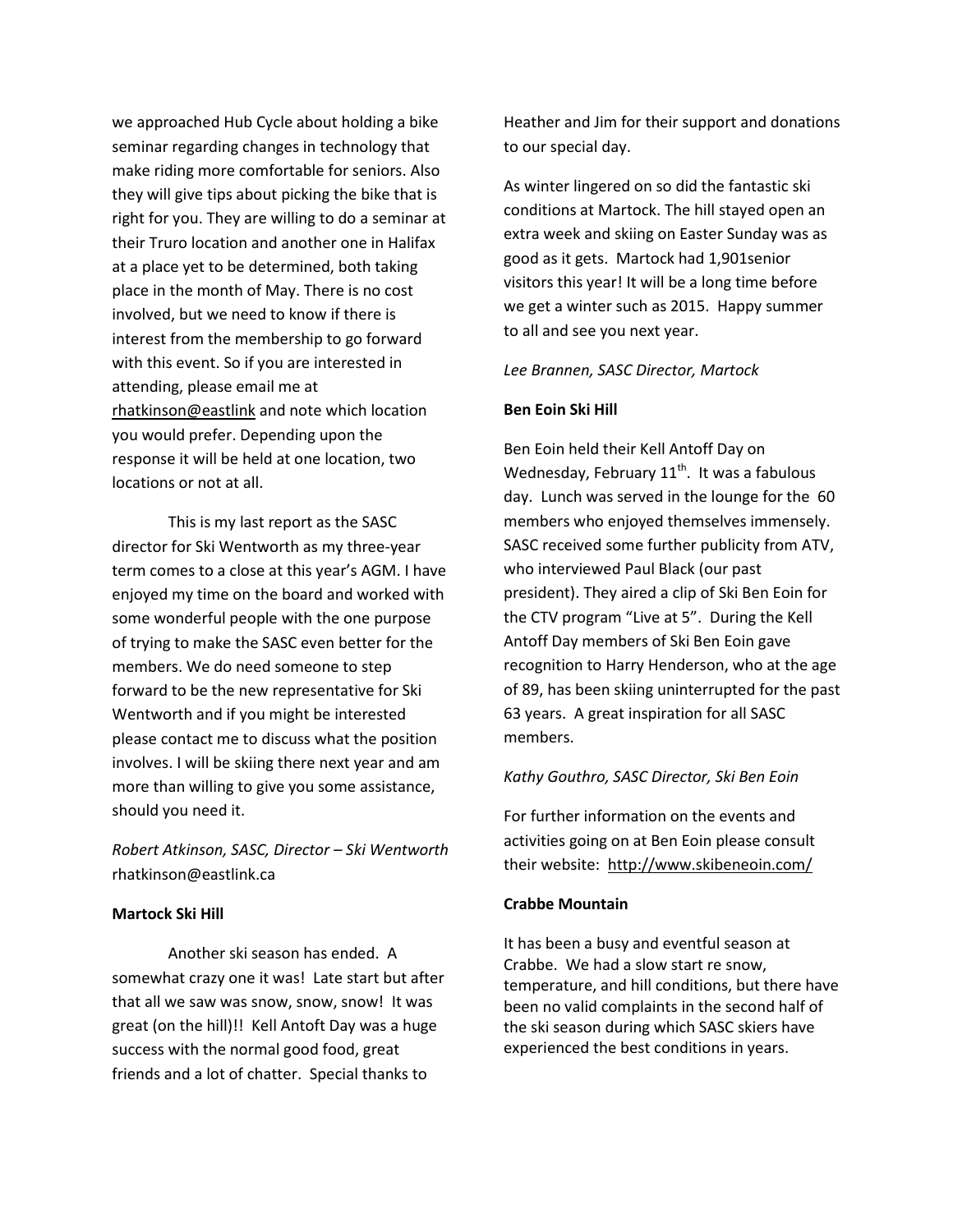Seniors always enjoyed each others' company at lunch time during the week, but the largest crowds were usually on Tuesdays, as the Hill provided a sweet treat, along with coffee/tea, for a donation.

Due to a huge snowstorm, Kell Antoft Day, this year, was a mostly Crabbe event, except for two Wentworth members, Jeanne Coppillie, and Tiit Ulesoo, who arrived before the storm. We enjoyed the lively music of the SASC band, featuring guests, Jane Ogilvie of Nfld., and Robert Cassie of Fredericton, along with regulars, Jeanne Coppillie of Wentworth, and Lynn Gulliver & Curry Alders, both of Fredericton. Closed highways prevented Pat Connors and John Llewelyn from performing with the band. Those attending, close to sixty, enjoyed a delicious meal, as well as a 50's & 60's trivia quiz, and numerous door prizes.

Because of my personal experience of having injured myself, I now appreciate much more the financial donation given annually by the Ski Atlantic Seniors' Club to the Ski Patrol of each participating hill. i received excellent care and emergency treatment by Larry Harley and his team, which I was grateful for, as I was in a great deal of pain. It would have been nice had they had a heated floor in their Ski Patrol Hut; ( not about to happen ) it was almost like laying on the ground. However, I was given hand warmers, which helped greatly while waiting for the ambulance.

Another special event for members of Crabbe Mt. SASC was held on the Tuesday after the Stoneham trip. Organized by Ray Kaine and myself, Todd Rider, a Level 3 Instructor at Crabbe, gave freely of his time and talent to conduct a videotaping / critiquing session. I was told that 17 members availed themselves of this beneficial opportunity to see themselves ski and receive some helpful pointers.

Before the open meeting on March 26th, which a good number of Seniors attended, rumours were rampant re the sale of Crabbe, at least

one of which was quite funny. Although I was unable to attend, I was informed that the presenters were very enthusiastic and well organized, presenting short and long term goals, and looking to enlarge the group of investors before making a definite proposal to the Wilsons.

This is my fourth and final term as Director for Crabbe Mt. I've enjoyed the experience immensely and have grown personally; as well, I have made many new friends and acquaintances.

#### **Local investors hope to buy Crabbe Mountain**

It was reported in the Fredericton Gleaner by Adam Bowie recently that after almost 25 years in the ski-hill business, the owners of Crabbe Mountain say they are planning to close the hill permanently at the end of the winter season.

But before you worry you might be losing one of the best places to ski and snowboard in Atlantic Canada, owner Leslie Wilson says a group of local business professionals have been working to put together a deal to buy the facility and continue operations seamlessly into 2015-2016 winter season.

The owners (Wilson Family) indicated that they have been meeting with a group of local Investors for a couple of months now, and they are interested in purchasing the business and property. Basically, they are presently working towards an agreement that will provide a seamless transition in ownership before next season.

Writing in the Kings County Record Tammy Scott – Wallace reported the manager of Poley Mountain as indicating that Poley Mountain found itself in a similar position fifteen years ago. And at that time shareholders rallied together and bought the hill from the private owners, which turned the tides for Poley and turned it into a local and regional "Success Story".

While Poley has endured its challenges over the years, the popular ski hill has become a premiere destination for skiers and snowboarders in the Maritimes, which Anderson relates largely to the ownership model at Poley. The hill is owned by 96 shareholders that are committed to reinvesting all profits back into the hill. The affairs at the hill are administered by a 10 member board. Anderson is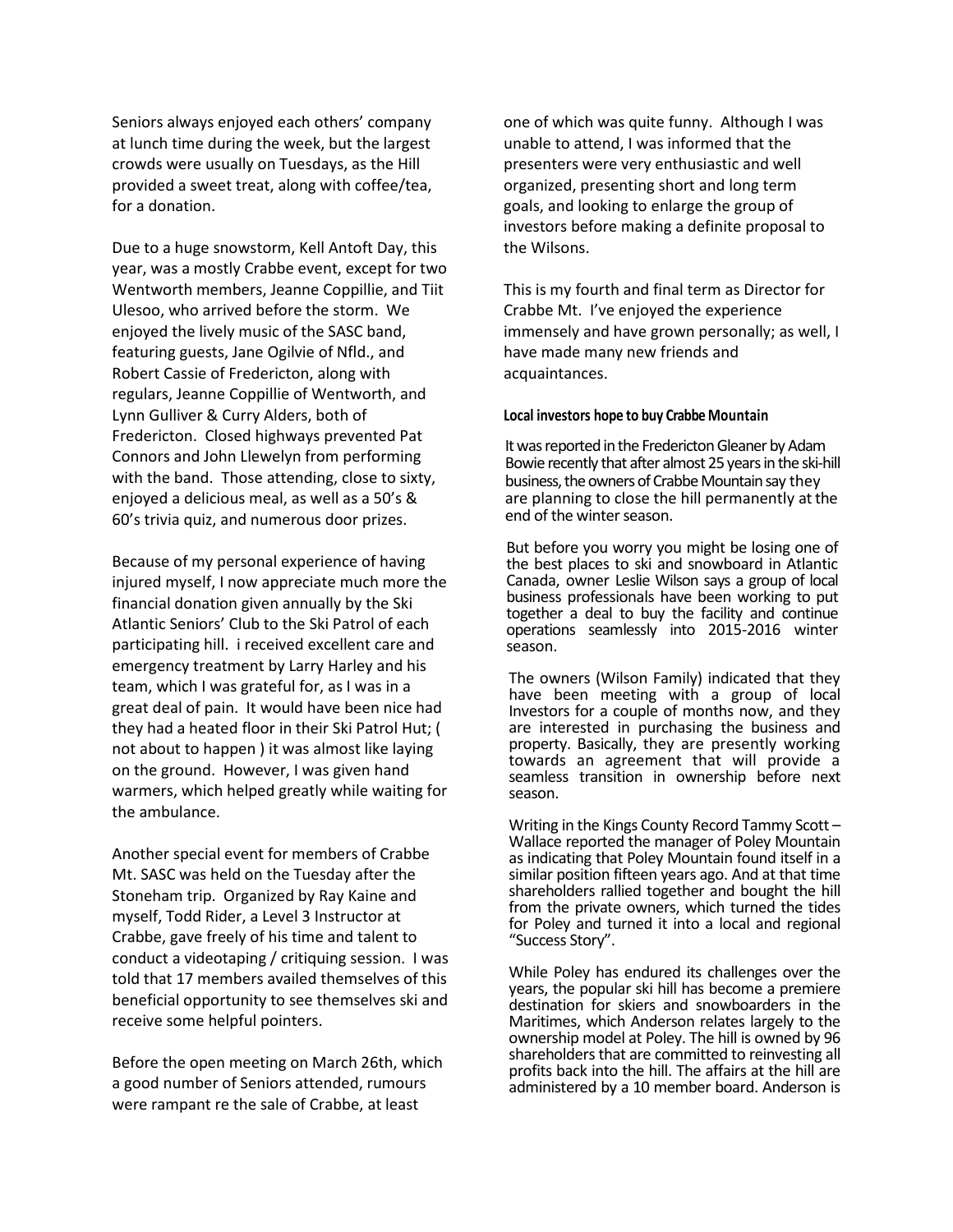hopeful that a similar solution will be found to keep Crabbe in operation.

### *WW Editor*

### **Poley Mountain**

The past ski season started out as a disaster, and ended as an unqualified success.

It all began with the fire that completely destroyed the lodge a few weeks before the scheduled start of the ski season, and continued with the unusual lack of snow until January. But the management team and staff at Poley quickly adapted and had a 'trailerville' established on the site of the vanished lodge before the usually-busy Christmas week. They worked nightly to build up an artificial/manmade snow base so their skiers were able to ski a few trails while waiting for Mother Nature to provide the real white stuff. It was a strange sight to ski those pre-snowfall days. We would ride the chairlift and see bare ground beneath us, and see full snow coverage on the adjacent trails. And the view from the top was equally confusing. Bareness everywhere except for the snow on the few runs.

This being the Maritimes, the real snow did come repeatedly and in major dumps. The scenery became what we expected and the skiing became superb, with no major rainfall during the usual January and February thaws. Had it not been for the need to prepare for the construction of a new lodge, it is possible that we could have continued to enjoy skiing at Poley, on fully-covered trails, for two weeks or more.

Kell Antoft Day was unusual as well. It was scheduled for a Monday but due to a major snowfall the preceding Sunday, had to be postponed to the following Thursday. This meant that our usual visitors from other ski areas could not join our festivities (except for President Judy Hawkins and Director Linda Hubbard, both from Fredericton), but we had a

good turnout of Poley people to complement the good weather and ski conditions. We filled one of the trailers and really would have been stressed had we had many guests from the other hills.

Now that the season is over, the hill management and their crews are in the process of completing a 14-month building project in 9 months in order to open for our skiing enjoyment around mid-December, We wish them well, and thank them for rescuing an outstanding ski season.

*Murray Goodman, SASC Director, Poley Mtn.* 

### **Poley's New Lodge Unveiled**

The kings County Record reported on March 24<sup>th</sup> that the Executive Board of Poley Mountain unveiled the plans for the new lodge at Poley, to replace the old one that was destroyed by fire. The new lodge is a two level design amounting to 26,000 square feet with hill facing windows that go from ground level to the roof line.

The main floor will house the retail boutique, guest services, kitchen, and serving area, cafeteria , seating area, as well as, administrative offices and wash rooms.

The basement will be for the rental shop, tuning, and repair shop, ski patrol, ski school, day care, lockers, washrooms, changing areas and storage.

The original lodge was completely destroyed by fire in December, causing an estimated 3 million dollars in damage. The hill's administration and staff made an admirable recovery to meet the needs of the upcoming season. In the old lodge's place, trailers were put in place to provide all the facilities required and then some. The estimate for the new lodge is 5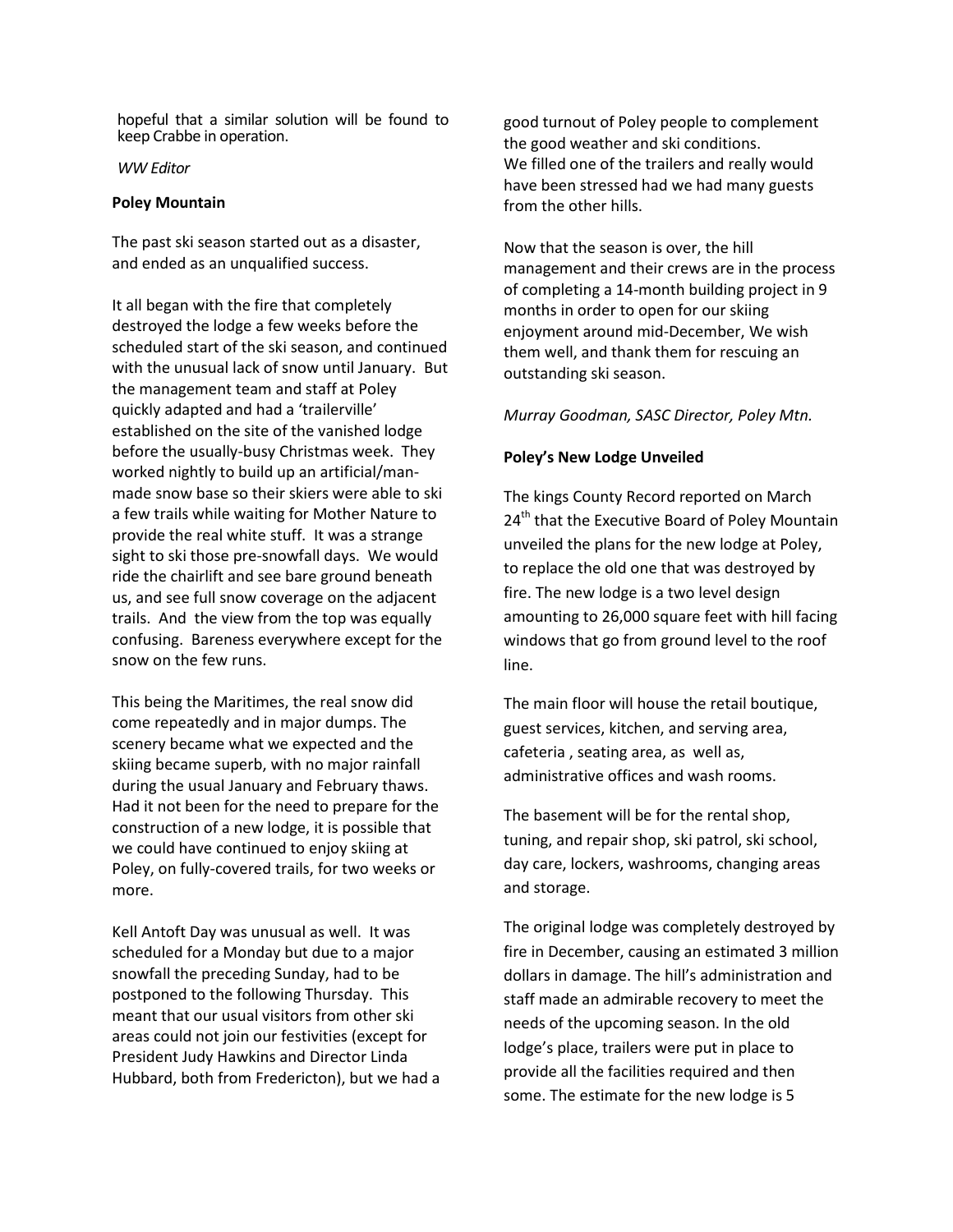million dollars. Work on the new facility began immediately after the completion of a successful 2014-15 ski season, the first week of April. The new facility is expected to be completed in time for next season, according to Bill Anderson, General Manager, Poley Mountain.

Visit their website if you want further information.

#### *WW Editor*

#### **Mount Farlagne Ski Hill**

For further information on the events and activities going on at Mount Farlagne please consult their website: [http://www.montfarlagne.com](http://www.montfarlagne.com/)

#### **Attention SASC Members**

Photomaster, Irene Ferguson, is looking for photos to post on the SASC website. Please forward your photos of club activities, along with the location, date and the names of any people in the photos, to john irene ferguson@yahoo.ca. Please put SASC Photos in the subject window. "Any members who do not want their photo posted on the SASC Website should contact Irene Ferguson at the given Website"

### **Bean Counter Babble**

#### From Ken F Cameron / Club Treasurer

May 31 marks the end of the financial year for the Club and it will be the end of my second year as Club treasurer. Comparing my experience in year one to that of year two, I must admit that this one has been more fun, less stressful and much more rewarding. I want to thank the Club members, the Board members, the previous treasurer John

Llewellyn, our register Mary Drake and all those individuals that allowed me this opportunity and "dragged" me through that first year.

Until taking on this task, I never fully appreciated the sacrifices and efforts necessary to keep this dream of Kell Antoft alive to this day. It is in his honour that I feel privileged to, in a small way; perpetuate that dream of allowing us to experience this passion until our last breath. And I hope mine comes at the top of the Beaver at Ski Wentworth with my wine skin. (Those were the days!!)

Moving to Club financial matters as the 2014-15 ski season draws to a close – we have slightly over \$193,000.00 in the "pot" to distribute to the hills. Distribution per hill depends on the tally of visits per hill upon closing. There were 875 ski passes issued this season with one honorary pass issued to David Wilson. There were 65 social passes processed including the Life Time Social Pass to Mary Lou Courtney; with social members as far afield as Ontario, Quebec, British Columbia and Connecticut, USA. We welcomed 109 new members in total. Both club trips were fully booked well in advance and each had a waiting list. This is due to the diligent efforts of Jim and Maureen Betts along with their crew. The Club will have a small surplus in the Operating Account and the two Trip Accounts at the fiscal year end.

The least pleasant chore to me as Club treasurer is issuing ski pass refunds. As the ski season approaches, we get our pass with much anticipation of fun with friends on the hill; and I know that a cancellation is not done lightly. I issued nine refunds this season, and it is my hope that all nine will be back on the hills next winter, better than ever. Although this is nine too many; it is only 1% of total ski passes issued